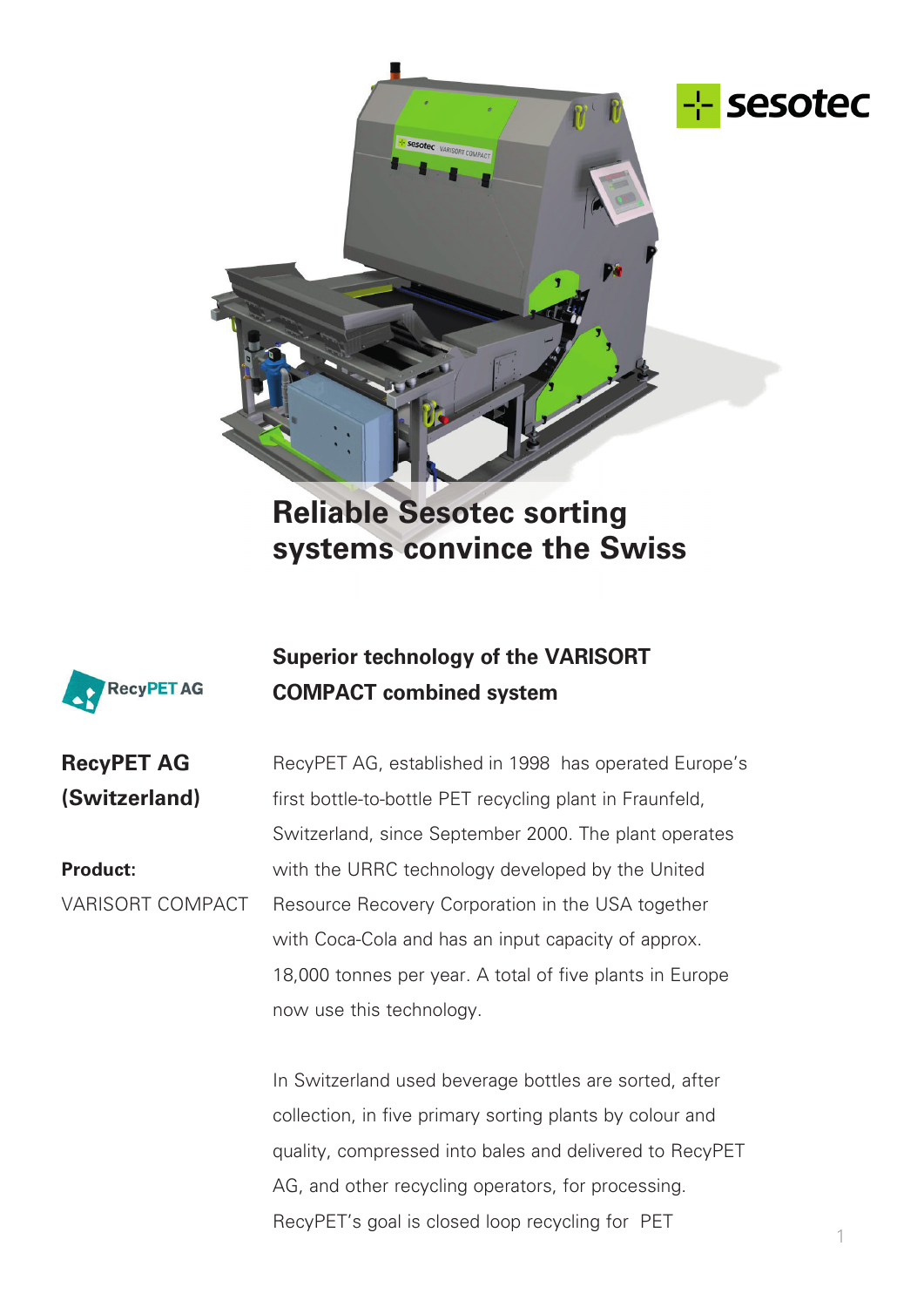beverage bottles. The recyclate produced is used to make a number of products including new PET bottles, food packaging films and other film.

Sesotec supplied a PETMAG metal separator to RecyPET in 2001 to separate metal contaminants from PET flakes. As colour sorting was also required, Sesotec, working closely with RecyPET, developed a colour sorter for PET flakes based on a unit originally used in the glass recycling industry. The result was the SPECTRUM range of colour sorters which with double-sided inspection can also separate flakes contaminated with glue residues.

During 2010 the PETMAG, which had proved a reliable and effective metal separator with minimal maintenance costs, was replaced with the latest generation VARISORT COMPACT combining metal and colour sensors in the same unit.

The vibratory feeder and fast inspection belt systems of the VARISORT COMPACT combine the advantages of chutes and belt systems. For the first time, for example, rubber pieces can be removed from the material stream which is not the case with chute technology due to friction variation. VARISORT COMPACT with its open construction has the additional benefits over channelled chute systems of being easy to clean and much less prone to blockages caused by larger flakes and irregular shaped product. Even for irregular product or materials which have differing friction coefficients, the belt feeding system facilitates pinpoint ejection in free fall at the end of the feed belt, immediately after inspection. Following inspection, high-speed, precisely timed valves  $\frac{2}{2}$